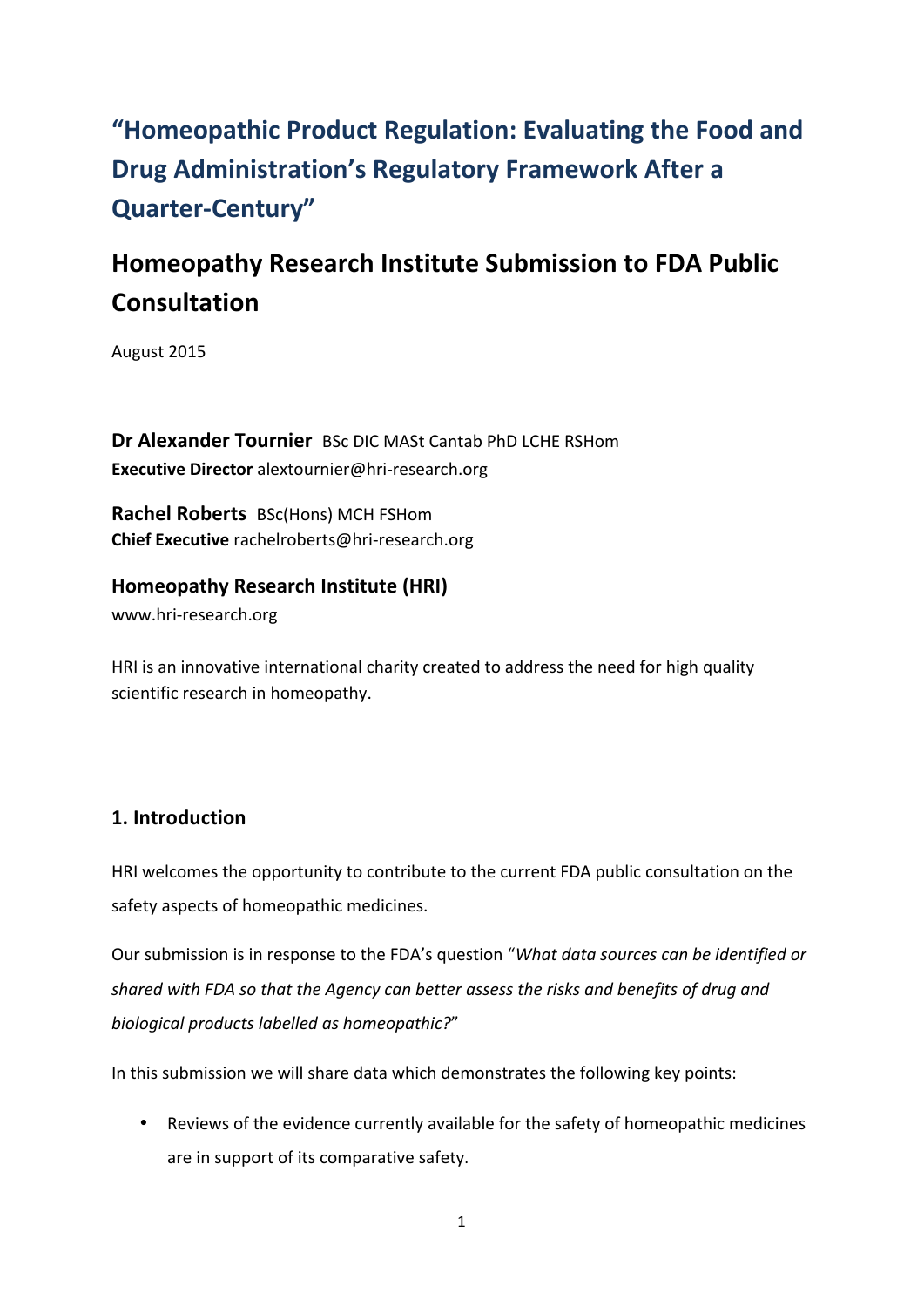- Direct adverse effects (a.k.a. adverse drug reactions) are most commonly associated with 'low potency' homeopathic medicines manufactured from allergens or toxic source materials (1x/D to 6x/D). Such reactions could be avoided by manufacturing to a higher level of potentisation.
- Adverse drug reactions following use of 'complex' products labelled 'homeopathic' (i.e. containing multiple constituents) can be due to the presence of nonhomeopathic constituents such as potentially toxic adjuvants.
- There is under-reporting of adverse effects in homeopathy and more quality research is needed, especially for full assessment of the safety of over-the-counter and self-prescribed homeopathic products.
- There is a need to improve awareness of the potential for AEs within the homeopathic community as well as a need to increase pharmacovigilance of homeopathic medicines and standardise protocols.

#### **2. Safety Concerns in Homeopathy**

According to the Medicines and Healthcare products Regulatory Agency (MHRA: the UK's executive agency responsible for regulating and licensing medicines and medical devices<sup>1</sup>): "For a medicine to be considered safe, the expected benefits of the medicine will be greater than the risk of suffering harm<sup>"2</sup>. The scientific debate about the clinical benefits of homeopathic treatment and the specific efficacy of homeopathic medicines is on-going, with a body of clinical trial data both in support of, and against, homeopathy<sup>3</sup>. However, the currently available body of evidence assessing the safety of homeopathy is less equivocal with the majority of the evidence in favour of its safety.

Homeopathic medicines prescribed by homeopathic practitioners can be provided in a number of forms including tablets, pillules, liquids, gels, creams, powders, sprays and occasionally via injection. Over the counter (OTC) homeopathic medicines are more likely to be in tablet, pillule, gel or cream preparations. In the UK patients and consumers can access OTC homeopathic medicines in several ways:

• via a pharmacist (either in a general or specialist homeopathic pharmacy)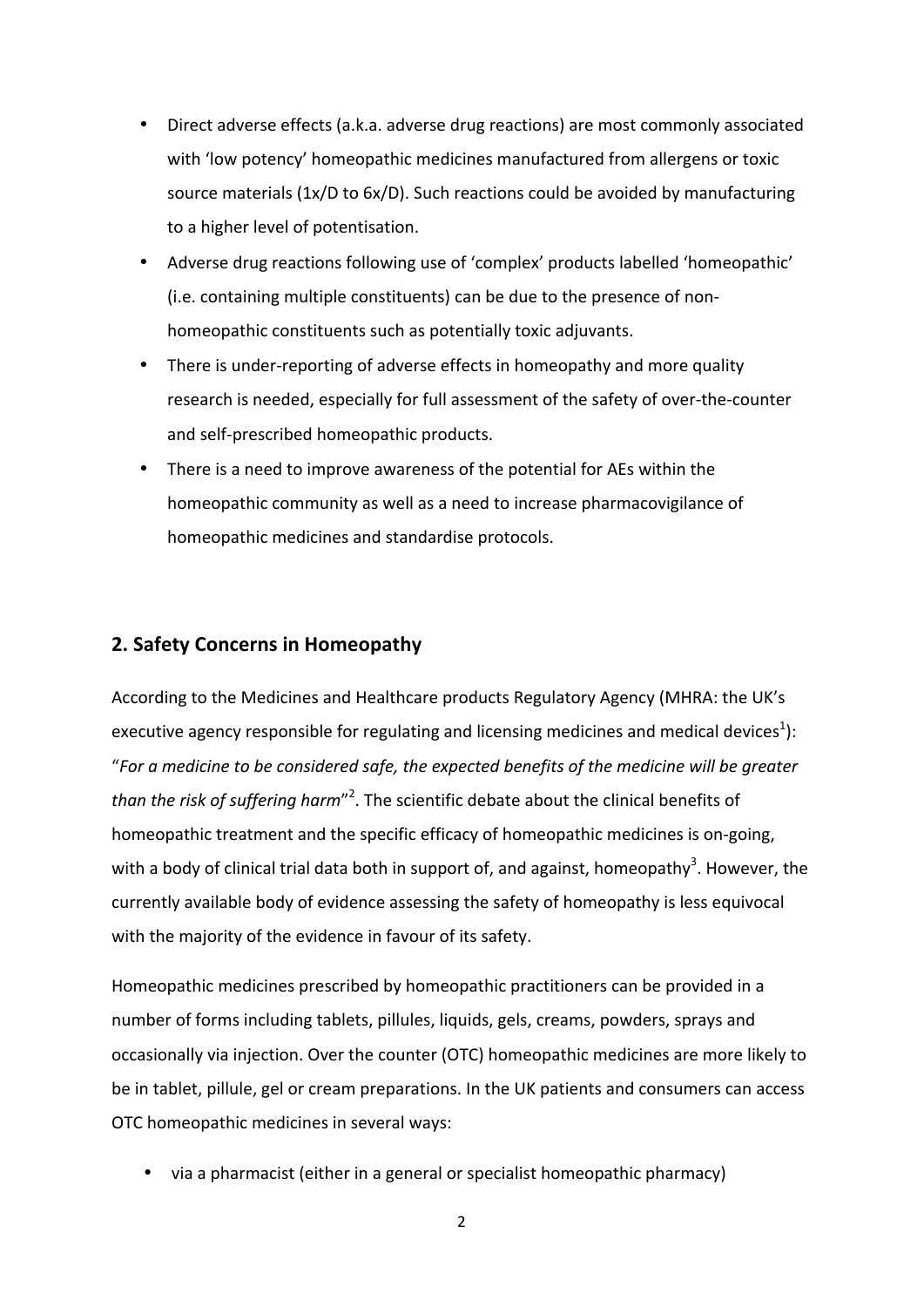- directly online
- off-the-shelf in shops without consultation with any trained or qualified healthcare practitioner.

The risk of harm to patients/consumers accessing homeopathic medicines can be direct or indirect:

- Direct harm (adverse drug reactions) causative factors include insufficiently diluted toxic substances, hypersensitivity to constituents/starting material, reactions to non-homeopathic ingredients including adjuvants, sub-standard manufacture or contamination of medicinal products, inappropriate usage/prescription, and "aggravations" within the homeopathic philosophy of treatment reaction.
- **Indirect harm** includes delay in seeking essential conventional medical treatment or eschewing essential medical treatment in favour of homeopathy, clinical negligence on the part of qualified practitioners and treatment by an unqualified practitioner.

Steps are taken to mitigate these risks to the public as far as possible through regulation, monitoring, good manufacturing practice, code of ethics and practice and set standards for education. However, no health intervention is completely risk free.

### **3. Reviews of Safety in Homeopathy**

Perception of the safety of homeopathic medicine differs between homeopathic practitioners, patients, pharmacists and detractors. Some homeopaths and patients assume that all homeopathic medicines are safe, with no risk of toxic side effects due to the high levels of dilution involved in remedy preparation and the assumption that remedies are made from natural materials. Detractors, however, focus on the potential for indirect harm to patients through the risks associated with a delay in seeking appropriate medical treatment or using "unproven" treatments instead of proven conventional treatments; detractors, at best, suggest that homeopaths are negligent, and at worst, that they kill patients. This begs the question, what is the evidence behind these varying positions?

3